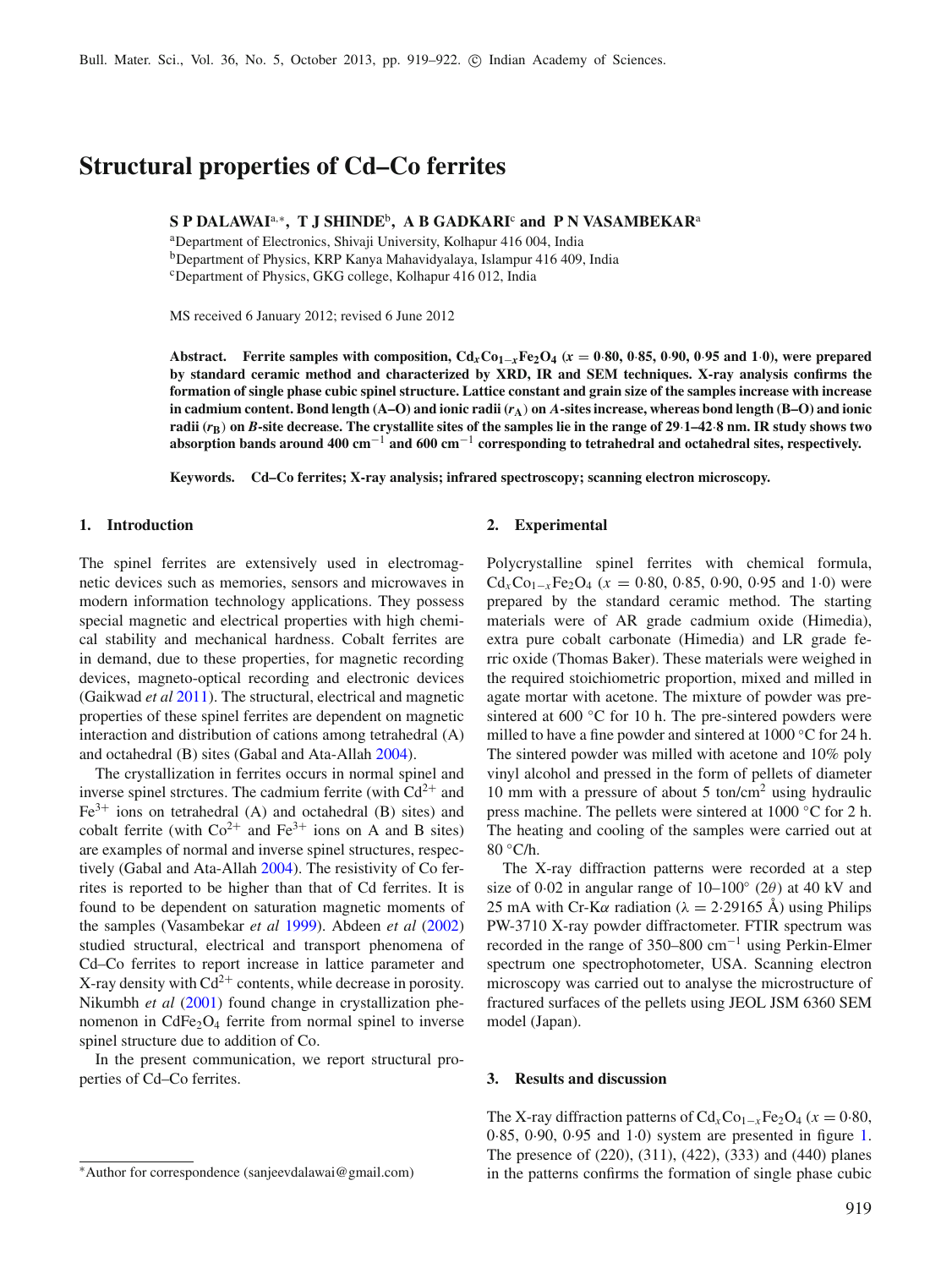spinel structure. The (311) peak in the diffraction patterns agrees with JCPDS card number 02-0975. Lattice constant of all the samples under investigation is calculated using the Bragg's equation (Cullity and Stoc[k](#page-3-5) [2001](#page-3-5))

$$
a = d_{hkl} \sqrt{h^2 + k^2 + l^2},
$$
\n(1)

where  $d_{hkl}$  is the interplanner distance and  $(h, k, l)$  are the Miller indices. The variation of lattice constant with cadmium content of  $Cd_xCo_{1-x}Fe_2O_4$  ( $x = 0.80, 0.85, 0.90, 0.95$ ) and 1·0) system is presented in figure [2.](#page-1-1) From this figure, it

<span id="page-1-0"></span>

**Figure 1.** XRD patterns of  $Cd_xCo_{1-x}Fe_2O_4$  ( $x = 0.80, 0.85,$ 0·90, 0·95 and 1·00).

<span id="page-1-1"></span>

**Figure 2.** Variation of lattice constant with  $Cd^{2+}$  content in  $Cd<sub>x</sub>Co<sub>1-x</sub>Fe<sub>2</sub>O<sub>4</sub>$  (*X* = 0·80, 0·85, 0·90, 0·95 and 1·00).

is observed that the lattice constant increases with increase in  $Cd^{2+}$ content. This is attributed to replacement of smaller ionic radii Co (0.78 Å) by larger ionic radii Cd<sup>2+</sup> (0.99 Å) ions. Similar behaviour of lattice constant with cadmium content is also reported by Abdeen *et a[l](#page-3-3)* [\(2002](#page-3-3)) and Gabal and Ata-Alla[h](#page-3-1) [\(2004](#page-3-1)).

The average crystallite size of the samples was calculated from the (311) peak of XRD by using Debye–Scherrer formula (Cullity and Stoc[k](#page-3-5) [2001](#page-3-5))

$$
D = \frac{0.94\lambda}{\beta \cos \theta},\tag{2}
$$

where  $\lambda$  is the wavelength of the X-ray,  $\beta$  the full width at half maximum and  $\theta$  the Bragg's angle. The crystallite size of all the samples lies in the range of 29·1–42·8 nm and is pre-sented in table [1.](#page-2-0) The physical density ' $\rho_p$ ' of the sample was determined by the Archimedes principle using the relation:

$$
\rho_{\rm p} = \left(\frac{w}{w - w'}\right)\rho,\tag{3}
$$

where  $w$  is the weight of the sample in air,  $w'$  the weight of the sample in xylene and  $\rho$  the density of xylene. The physical density of all the samples under investigation is presented in table [1.](#page-2-0)

The bond lengths  $(A - O$  and  $B - O$ ) and ionic radii  $(r_A)$  and  $r_{\rm B}$ ) on *A*-site and *B*-site are calculated using the equation (Standle[y](#page-3-6) [1972](#page-3-6)),

$$
A - O = (u - 1/4) a\sqrt{3},
$$
 (4)

$$
B - O = (5/8 - u) a,
$$
\n(5)

$$
r_{A} = (u - 1/4) a\sqrt{3} - r (0^{2-}),
$$
 (6)

$$
r_{\rm B} = (5/8 - u) a - r \left( \frac{O^2}{\cdot} \right). \tag{7}
$$

The calculated values of bond lengths and ionic radii on *A*-site and *B*-site are presented in table [1.](#page-2-0) From this table, it is observed that bond length  $(A-**O**)$  and ionic radii on  $(r_A)$ on *A*-site increase with increase in  $Cd^{2+}$  content. This is attributed to the increase in lattice constant with increase in  $Cd^{2+}$  content in the system under investigation. The bond lengths (B–O) and ionic radii  $(r_B)$  on *B*-site decrease with increase in  $Cd^{2+}$  content.

The microphotographs of fractured surface of  $Cd_xCo_{1-x}Fe_2O_4$  ( $x = 0.80, 0.85, 0.90, 0.95$  and 1.00) system are presented in figure [3.](#page-2-1) The grain size is calculated by linear intercept method using the formula (Wurst and Nelso[n](#page-3-7) [1972\)](#page-3-7),

$$
G_{\rm a} = \frac{1.5L}{MN},\tag{8}
$$

where *L* is total test line length, *M* the magnification and *N* the total number of intercepts. The morphology of particles is almost spherical and regular in shape and uniform.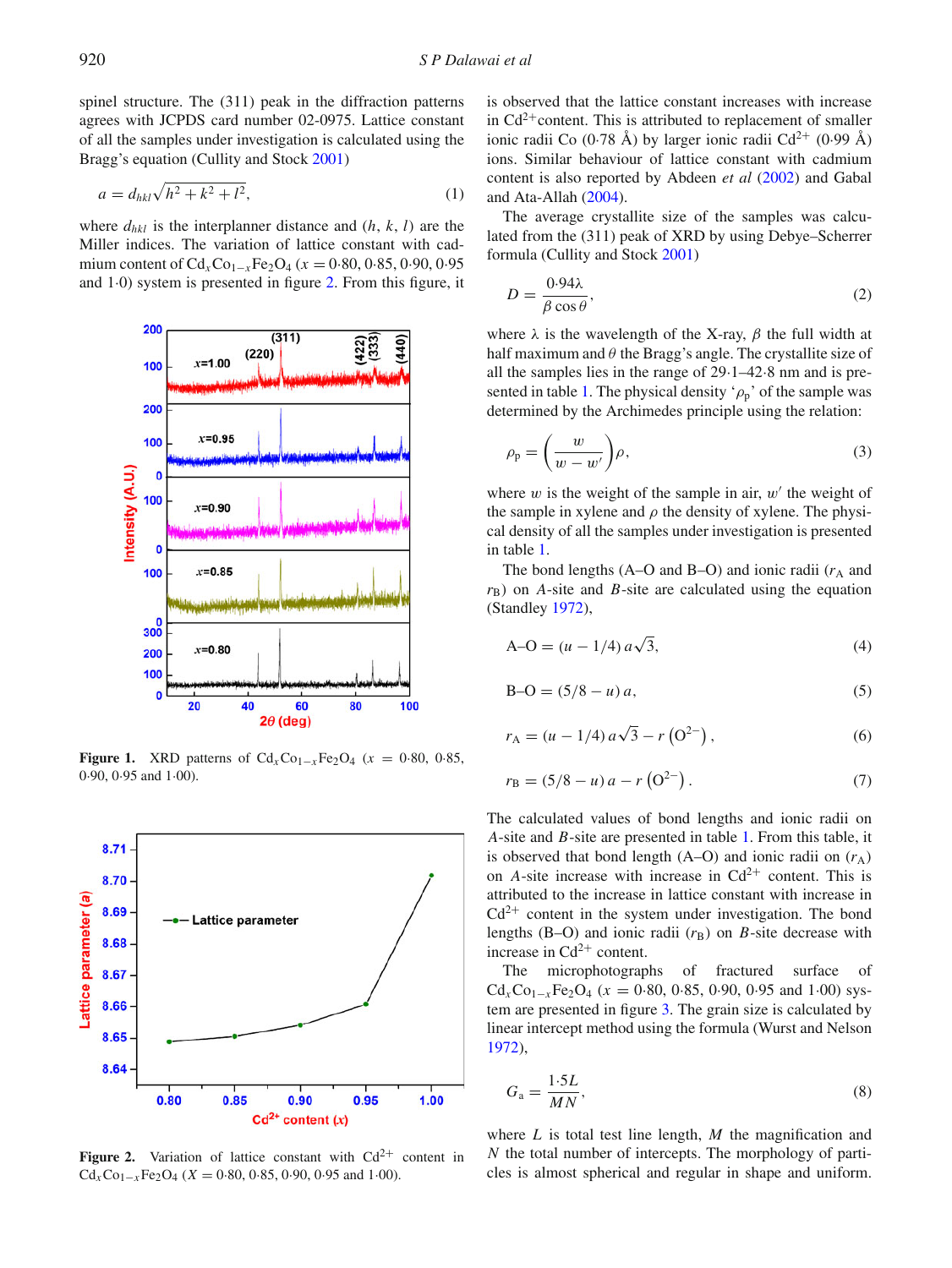| $Cd^{2+}$<br>content, $x$ | Crystallite<br>size, $D$<br>(nm) | Grain<br>size, $G_a$<br>$(\mu m)$ | $X$ -ray<br>density,<br>$\rho_{\rm X}$ (g/cc) | Physical<br>density,<br>$\rho_{\rm p}$ (g/cc) | Porosity,<br>$p(\%)$ | Bond length $(\AA)$ |       | Ionic radii (Å) |             | <b>FTIR</b><br>absorption<br>bands $(cm-1)$ |                |
|---------------------------|----------------------------------|-----------------------------------|-----------------------------------------------|-----------------------------------------------|----------------------|---------------------|-------|-----------------|-------------|---------------------------------------------|----------------|
|                           |                                  |                                   |                                               |                                               |                      | $A-O$               | $B-O$ | $r_A$           | $r_{\rm B}$ | $\nu_1$                                     | v <sub>2</sub> |
| 0.80                      | 42.8                             | 0.83                              | 5.591                                         | 2.792                                         | 50.05                | 2.069               | 2.068 | 0.719           | 0.718       | 551.23                                      | 443.05         |
| 0.85                      | 38.6                             | 1.00                              | 5.726                                         | 3.109                                         | 45.69                | 2.065               | 2.055 | 0.715           | 0.705       | 553.00                                      | 438.00         |
| 0.90                      | 33.5                             | $1 - 11$                          | 5.819                                         | 3.119                                         | 46.38                | 2.067               | 2.047 | 0.717           | 0.696       | 555.87                                      | 436.80         |
| 0.95                      | 39.1                             | 1.25                              | 5.856                                         | 2.945                                         | 49.69                | 2.076               | 2.045 | 0.726           | 0.695       | 559.00                                      | 420.00         |
| 1.00                      | 29.1                             | 1.66                              | 5.914                                         | 3.529                                         | 40.33                | 2.082               | 2.041 | 0.732           | 0.691       | 562.84                                      | 416.69         |

<span id="page-2-0"></span>**Table 1.** Structural parameters of  $Cd_xCo_{1-x}Fe_2O_4$  ( $x = 0.80, 0.85, 0.90, 0.95$  and 1.00) system.

<span id="page-2-1"></span>

 $x = 1.00$ 

**Figure 3.** Micrographs of  $Cd_xCo_{1-x}Fe_2O_4$  ( $x = 0.80, 0.85, 0.90, 0.95$  and 1.00).